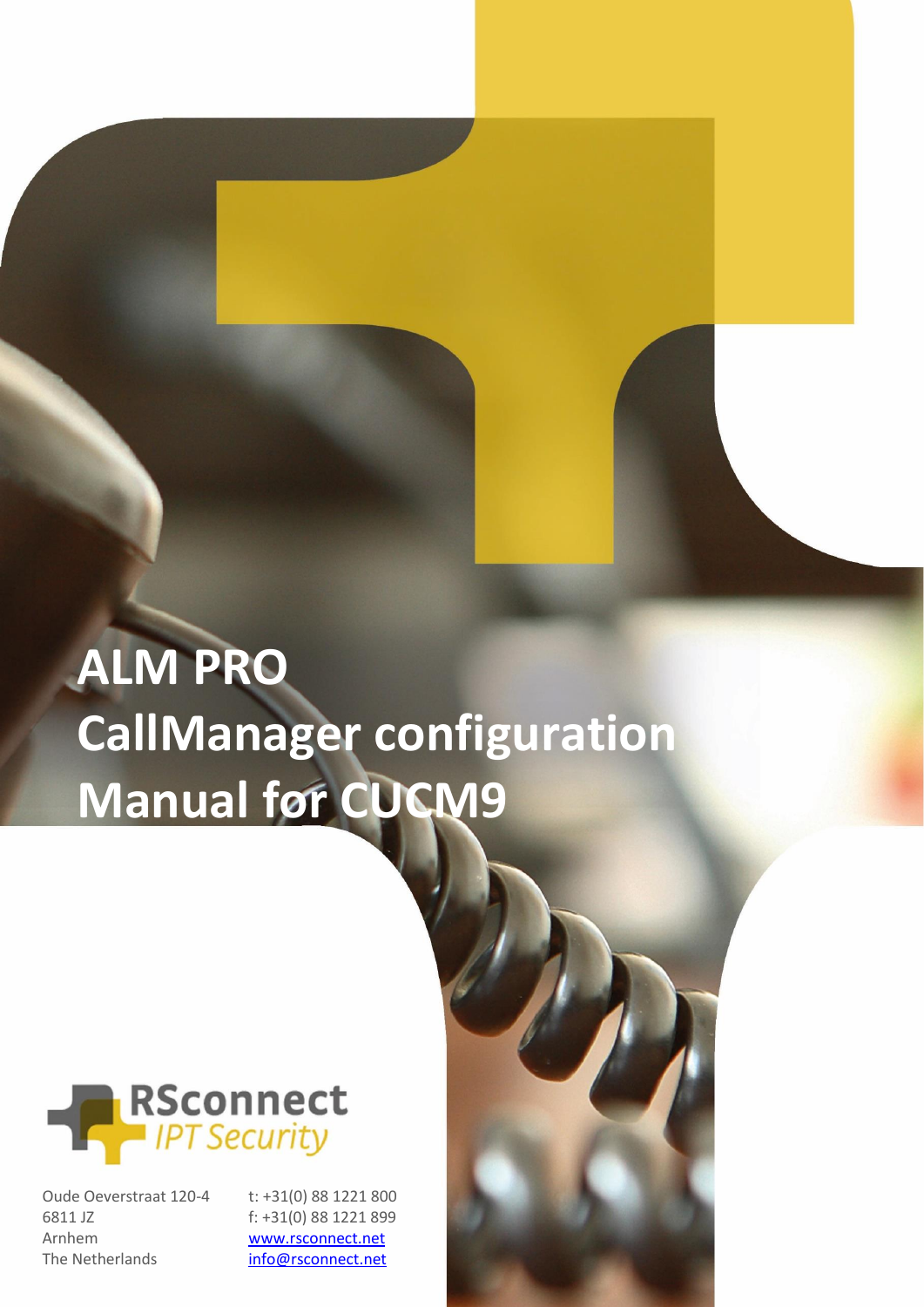

# **Configuration manual ALM**

This manual describes the configuration steps to complete the ALM settings for a user.

Only the Cisco ® Unified Communications Manager (CUCM) part of the installation will be discussed in this manual.

Several steps are required like the configuration of a device/phone and the configuration of a Device Profile and a user.

This manual does not contain instructions on how to configure Partitions, CallingSearchSpaces and other phone and user settings.

#### **System settings**

Log on to the Cisco Unified CM Administration page

• On the CUCM Administration page click on "System" followed by "Service Parameters"

|                             | abab.<br><b>CISCO</b>                                                                                                                                                                                   | <b>For Cisco Unified Communications Solutions</b> |  |             |                             | <b>Cisco Unified CM Administration</b>                                                                                                                                                                               |      |              |                                                                             |                              |  | administrator         | Navigati<br>∣ Se   |  |
|-----------------------------|---------------------------------------------------------------------------------------------------------------------------------------------------------------------------------------------------------|---------------------------------------------------|--|-------------|-----------------------------|----------------------------------------------------------------------------------------------------------------------------------------------------------------------------------------------------------------------|------|--------------|-----------------------------------------------------------------------------|------------------------------|--|-----------------------|--------------------|--|
| System $\blacktriangledown$ |                                                                                                                                                                                                         |                                                   |  |             |                             | Call Routing $\blacktriangleright$ Meda Resources $\blacktriangleright$ Advanced Features $\blacktriangleright$ Device $\blacktriangleright$ Application $\blacktriangleright$ User Management $\blacktriangleright$ |      |              |                                                                             |                              |  | Bulk Administration v | $Help \rightarrow$ |  |
|                             | Server                                                                                                                                                                                                  |                                                   |  |             |                             |                                                                                                                                                                                                                      |      |              |                                                                             |                              |  |                       |                    |  |
|                             |                                                                                                                                                                                                         | Cisco Unified CM                                  |  |             |                             |                                                                                                                                                                                                                      |      |              |                                                                             |                              |  |                       |                    |  |
|                             |                                                                                                                                                                                                         | Cisco Unified CM Group                            |  |             |                             |                                                                                                                                                                                                                      |      |              |                                                                             |                              |  |                       |                    |  |
|                             |                                                                                                                                                                                                         |                                                   |  |             |                             |                                                                                                                                                                                                                      |      |              |                                                                             |                              |  |                       |                    |  |
|                             | Phone NTP Reference<br>Date/Time Group<br><b>BLF Presence Group</b><br>Region Information<br>٠<br>Device Pool                                                                                           |                                                   |  |             |                             |                                                                                                                                                                                                                      |      |              |                                                                             |                              |  |                       |                    |  |
|                             |                                                                                                                                                                                                         |                                                   |  | $ress \vee$ | begins with<br>$\checkmark$ |                                                                                                                                                                                                                      | Find | Clear Filter | ÷                                                                           | $\qquad \qquad \blacksquare$ |  |                       |                    |  |
|                             | Device Mobility<br>١<br>DHCP<br>٠                                                                                                                                                                       |                                                   |  |             |                             |                                                                                                                                                                                                                      |      |              | No active query. Please enter your search criteria using the options above. |                              |  |                       |                    |  |
|                             |                                                                                                                                                                                                         |                                                   |  |             |                             |                                                                                                                                                                                                                      |      |              |                                                                             |                              |  |                       |                    |  |
|                             |                                                                                                                                                                                                         |                                                   |  |             |                             |                                                                                                                                                                                                                      |      |              |                                                                             |                              |  |                       |                    |  |
|                             |                                                                                                                                                                                                         |                                                   |  |             |                             |                                                                                                                                                                                                                      |      |              |                                                                             |                              |  |                       |                    |  |
|                             | LDAP                                                                                                                                                                                                    |                                                   |  | ٠           |                             |                                                                                                                                                                                                                      |      |              |                                                                             |                              |  |                       |                    |  |
|                             | Location Info                                                                                                                                                                                           |                                                   |  | ٠           |                             |                                                                                                                                                                                                                      |      |              |                                                                             |                              |  |                       |                    |  |
|                             |                                                                                                                                                                                                         | <b>Physical Location</b>                          |  |             |                             |                                                                                                                                                                                                                      |      |              |                                                                             |                              |  |                       |                    |  |
|                             | <b>SRST</b>                                                                                                                                                                                             |                                                   |  |             |                             |                                                                                                                                                                                                                      |      |              |                                                                             |                              |  |                       |                    |  |
|                             | MLPP                                                                                                                                                                                                    |                                                   |  | ١           |                             |                                                                                                                                                                                                                      |      |              |                                                                             |                              |  |                       |                    |  |
|                             |                                                                                                                                                                                                         |                                                   |  |             |                             |                                                                                                                                                                                                                      |      |              |                                                                             |                              |  |                       |                    |  |
|                             |                                                                                                                                                                                                         |                                                   |  |             |                             |                                                                                                                                                                                                                      |      |              |                                                                             |                              |  |                       |                    |  |
|                             |                                                                                                                                                                                                         |                                                   |  |             |                             |                                                                                                                                                                                                                      |      |              |                                                                             |                              |  |                       |                    |  |
|                             |                                                                                                                                                                                                         |                                                   |  | r           |                             |                                                                                                                                                                                                                      |      |              |                                                                             |                              |  |                       |                    |  |
|                             |                                                                                                                                                                                                         |                                                   |  |             |                             |                                                                                                                                                                                                                      |      |              |                                                                             |                              |  |                       |                    |  |
|                             |                                                                                                                                                                                                         |                                                   |  | ٠           |                             |                                                                                                                                                                                                                      |      |              |                                                                             |                              |  |                       |                    |  |
|                             |                                                                                                                                                                                                         |                                                   |  |             |                             |                                                                                                                                                                                                                      |      |              |                                                                             |                              |  |                       |                    |  |
|                             | Enterprise Parameters<br>Enterprise Phone Contiguration<br>Service Parameters<br>Security<br>Application Server<br>Licensing<br>Geolocation Configuration<br><b>Geolocation Filter</b><br>E911 Messages |                                                   |  |             |                             |                                                                                                                                                                                                                      |      |              |                                                                             |                              |  |                       |                    |  |
|                             |                                                                                                                                                                                                         |                                                   |  |             |                             |                                                                                                                                                                                                                      |      |              |                                                                             |                              |  |                       |                    |  |

- Select the Publisher / Primary CUCM Server
- Select the Cisco Extension Mobility Service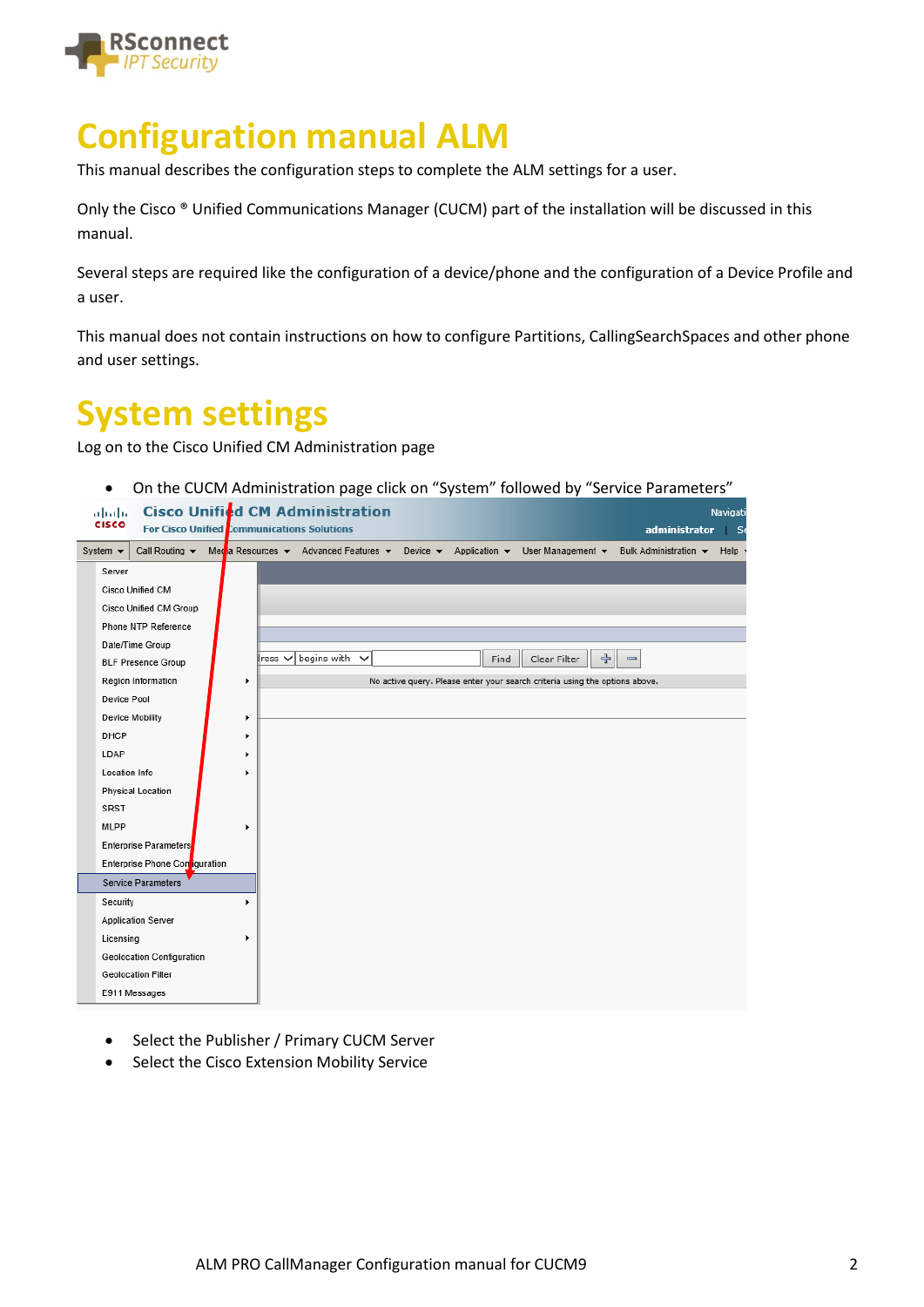

| ahaha                        | <b>Cisco Unified CM Administration</b>                                                                                                    | Navigation Cisco Unified CM Administration v<br><b>Gol</b>                                               |
|------------------------------|-------------------------------------------------------------------------------------------------------------------------------------------|----------------------------------------------------------------------------------------------------------|
| <b>CISCO</b>                 | <b>For Cisco Unified Communications Solutions</b>                                                                                         | administrator Search Documentation<br>About Logout                                                       |
| System $\blacktriangleright$ | Call Routing v Media Resources v Advanced Features v                                                                                      | Application $\star$ User Management $\star$ Bulk Administration $\star$ Help $\star$<br>Device $\bullet$ |
|                              | <b>Service Parameter Configuration</b>                                                                                                    |                                                                                                          |
| — Status                     |                                                                                                                                           |                                                                                                          |
| $(i)$ Status: Ready          |                                                                                                                                           |                                                                                                          |
|                              | $-$ Select Server and Service $\cdot$                                                                                                     |                                                                                                          |
| Server*                      | 192.168.1.81 (Active)                                                                                                                     |                                                                                                          |
| Service*                     | -- Not Selected --                                                                                                                        |                                                                                                          |
| All parameters               | -- Not Selected --<br>Cisco AMC Service (Active)                                                                                          | t are in the cluster-wide $qroup(s)$ .                                                                   |
|                              | Cisco Audit Event Service (Active)<br>Cisco Bulk Provisioning Service (Active)<br>Cisco CTIManager (Inactive)                             | ilable for this service.                                                                                 |
|                              | Cisco CTL Provider (Inactive)<br>Cisco CallManager (Active)                                                                               |                                                                                                          |
|                              | Cisco CallManager SNMP Service (In ctive)<br>*- indicat Cisco Certificate Authority Proxy Function (Inactive)<br>Cisco DRF Local (Active) |                                                                                                          |
|                              | Cisco DRF Master (Active)<br>*The Section Database Layer Monitor (Agrive)                                                                 | een modified to their original default values.                                                           |
|                              | Cisco DirSync (Inactive)<br>Cisco Extended Functions (Inactive)                                                                           |                                                                                                          |
|                              | Cisco Extension Mobility (Active)<br>Cisco IP Manager Assistant (Inactive)<br>Cisco IP Voice Media Streaming App (Inactive)               |                                                                                                          |
|                              | Cisco Log Partition Monitoring Tool (Active)<br>Cisco Messaging Interface (Inactive)                                                      |                                                                                                          |
|                              | Cisco RIS Data Collector (Active)                                                                                                         |                                                                                                          |
|                              | Cisco Serviceability Reporter (Active)<br>Cisco TAPS Service (Inactive)                                                                   |                                                                                                          |
|                              | Cisco Tftp (Active)<br>Cisco Trace Collection Service (Active)                                                                            |                                                                                                          |
|                              | Cisco Trust Verification Service (Active)<br>Cisco WebDialer Web Service (Active)                                                         |                                                                                                          |

| <b>Cisco Unified CM Administration</b><br>ahaha                                                          |                        |                             | Navigation Cisco Unified CM Administration v                                         | Go                 |
|----------------------------------------------------------------------------------------------------------|------------------------|-----------------------------|--------------------------------------------------------------------------------------|--------------------|
| <b>CISCO</b><br><b>For Cisco Unified Communications Solutions</b>                                        |                        |                             | administrator Search Documentation   About Logout                                    |                    |
| Call Routing $\star$ Media Resources $\star$ Advanced Features $\star$<br>System $\blacktriangleright$   |                        | Device $\blacktriangledown$ | Application $\star$ User Management $\star$ Bulk Administration $\star$ Help $\star$ |                    |
| <b>Service Parameter Configuration</b>                                                                   |                        |                             | Related Links: Parameters for All Servers ▼                                          | $\vert$ Go $\vert$ |
| Save <b>P</b> Set to Default <b>C</b> Advanced                                                           |                        |                             |                                                                                      |                    |
| — Status                                                                                                 |                        |                             |                                                                                      |                    |
| Status: Ready                                                                                            |                        |                             |                                                                                      |                    |
| $-$ Select Server and Service $\,$                                                                       |                        |                             |                                                                                      |                    |
| Server <sup>*</sup><br>192.168.1.81 (Active)                                                             |                        |                             |                                                                                      |                    |
| Service*<br>Cisco Extension Mobility (Active)                                                            |                        |                             |                                                                                      |                    |
| All parameters apply only to the current server except parameters that are in the cluster-wide group(s). |                        |                             |                                                                                      |                    |
|                                                                                                          |                        |                             |                                                                                      |                    |
| — Cisco Extension Mobility (Active) Parameters on server 192.168.1.81 (Active) $\cdot$                   |                        |                             |                                                                                      |                    |
|                                                                                                          |                        |                             |                                                                                      |                    |
| Parameter Name                                                                                           | <b>Parameter Value</b> |                             | <b>Suggested Value</b>                                                               | 9                  |
| Clusterwide Parameters (Parameters that apply to all servers)                                            |                        |                             |                                                                                      |                    |
| Enforce Intra-cluster Maximum Login Time. *                                                              | False                  |                             | $\overline{\phantom{a}}$ False                                                       |                    |
| Intra-cluster Maximum Login Time.*                                                                       | 8:00                   |                             | 8:00                                                                                 |                    |
| Inter-cluster Maximum Login Time                                                                         | 10:00                  |                             | 10:00                                                                                |                    |
| Intra-cluster Multiple Login Behavior *                                                                  | Auto Logout            |                             | Multiple Logins Not Allowed                                                          |                    |
| Alphanumeric User ID <sup>*</sup>                                                                        | True                   |                             | True<br>٠                                                                            |                    |
| Remember the Last User Logged In *                                                                       | False                  |                             | False                                                                                |                    |
| Clear Call Logs on Intra-Cluster EM *                                                                    | False                  |                             | $\overline{\phantom{a}}$ False                                                       |                    |
|                                                                                                          |                        |                             |                                                                                      |                    |
| There are hidden parameters in this group. Click on Advanced button to see hidden parameters.            |                        |                             |                                                                                      |                    |
|                                                                                                          |                        |                             |                                                                                      |                    |
| Save<br>Set to Default<br>Advanced                                                                       |                        |                             |                                                                                      |                    |
|                                                                                                          |                        |                             |                                                                                      |                    |
| *- indicates required item.                                                                              |                        |                             |                                                                                      |                    |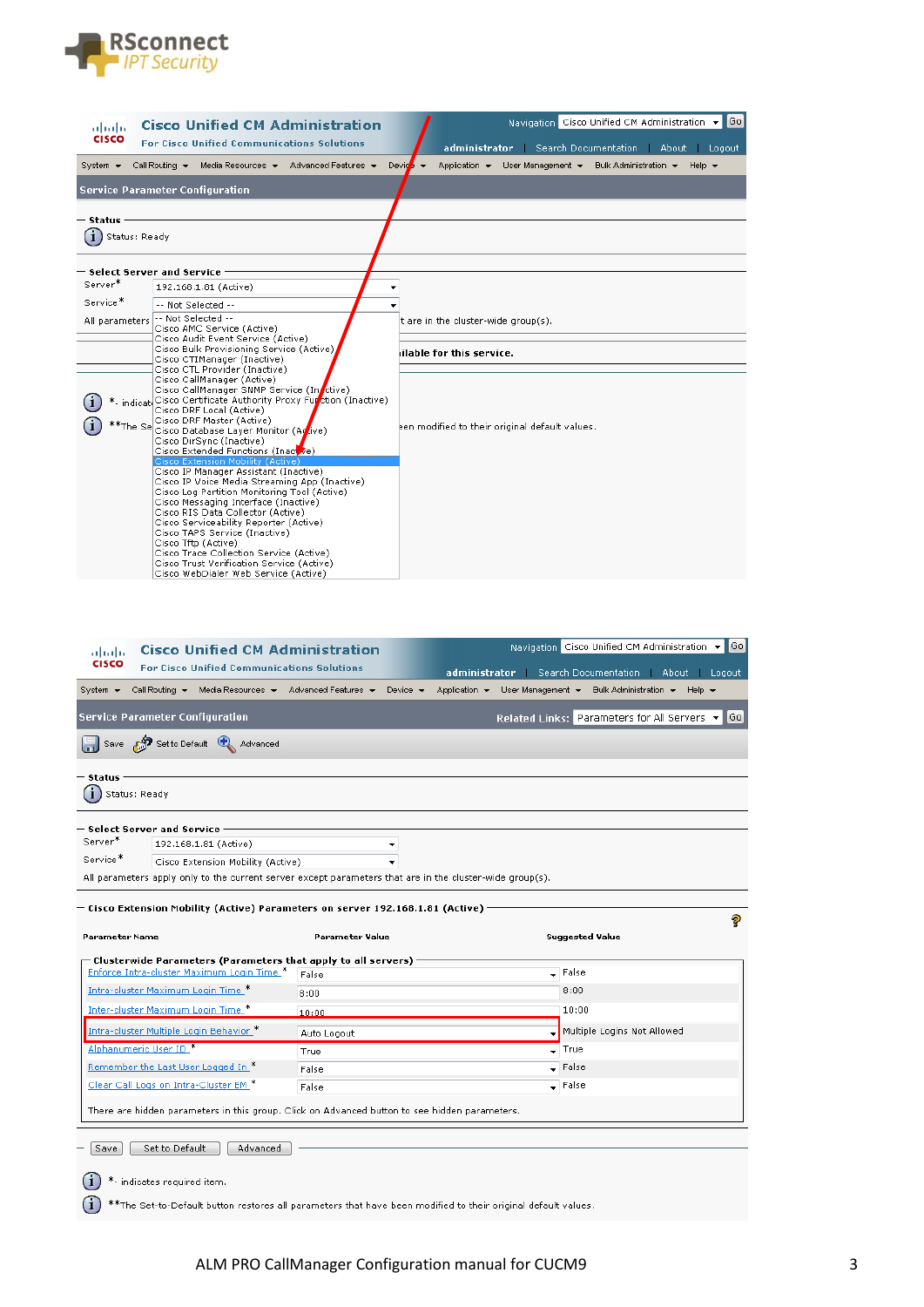

In the CUCM several Service Parameters for the ExtensionMobility service must be changed.

One of the required settings is the "Intra-Cluster Multiple Login Behaviour". This will control the procedure of the login request.

The required setting is "Auto Logout". This feature will automatically logout or disconnect a user if he/she is already logged into an other IP Phone.

So this setting will automatically logoff a user if he/she is already logged on at an other extension.

All the other settings may be changed depending on the situation.

### **Service settings**

Verify the Cisco Extension Mobility Service is activated on all CallManager Servers.

| ahaha        | <b>Cisco Unified Serviceability</b>                                 | Go <br>Navigation Cisco Unified Serviceability<br>▾                            |  |  |  |  |  |  |  |
|--------------|---------------------------------------------------------------------|--------------------------------------------------------------------------------|--|--|--|--|--|--|--|
| <b>CISCO</b> | <b>For Cisco Unified Communications Solutions</b>                   |                                                                                |  |  |  |  |  |  |  |
|              |                                                                     | administrator<br>About<br>Logout                                               |  |  |  |  |  |  |  |
|              | Alarm $\star$ Trace $\star$ Tools $\star$ Snmp $\star$ Help $\star$ |                                                                                |  |  |  |  |  |  |  |
|              | <b>Service Activation</b>                                           | Related Links: Control Center - Feature Services<br>Go<br>$\blacktriangledown$ |  |  |  |  |  |  |  |
|              | Save <b>P</b> Set to Default <b>Q</b> Refresh                       |                                                                                |  |  |  |  |  |  |  |
| - Status     | <b>B</b> Status: Ready                                              |                                                                                |  |  |  |  |  |  |  |
|              |                                                                     |                                                                                |  |  |  |  |  |  |  |
|              |                                                                     |                                                                                |  |  |  |  |  |  |  |
| Server*      | <b>Select Server</b>                                                |                                                                                |  |  |  |  |  |  |  |
|              | $\overline{\phantom{a}}$ Go<br>192.168.1.81                         |                                                                                |  |  |  |  |  |  |  |
|              | $\Box$ Check All Services                                           |                                                                                |  |  |  |  |  |  |  |
|              |                                                                     |                                                                                |  |  |  |  |  |  |  |
|              | <b>CM Services</b>                                                  |                                                                                |  |  |  |  |  |  |  |
|              | <b>Service Name</b>                                                 | <b>Activation Status</b>                                                       |  |  |  |  |  |  |  |
| ⊽            | Cisco CallManager                                                   | Activated                                                                      |  |  |  |  |  |  |  |
| ⊽            | Cisco Tftp                                                          | Activated                                                                      |  |  |  |  |  |  |  |
| г            | Cisco Messaging Interface                                           | Deactivated                                                                    |  |  |  |  |  |  |  |
| п            | Cisco Unified Mobile Voice Access Service                           | Deactivated                                                                    |  |  |  |  |  |  |  |
| п            | Cisco IP Voice Media Streaming App                                  | Deactivated                                                                    |  |  |  |  |  |  |  |
| г            | Cisco CTIManager                                                    | Deactivated                                                                    |  |  |  |  |  |  |  |
| ⊽            | Cisco Extension Mobility                                            | Activated                                                                      |  |  |  |  |  |  |  |
|              | <b>Cisco Extended Functions</b>                                     | Deactivated                                                                    |  |  |  |  |  |  |  |
| г            | Cisco Dialed Number Analyzer                                        | Deactivated                                                                    |  |  |  |  |  |  |  |
|              | Cisco DHCP Monitor Service                                          | Deactivated                                                                    |  |  |  |  |  |  |  |
|              |                                                                     |                                                                                |  |  |  |  |  |  |  |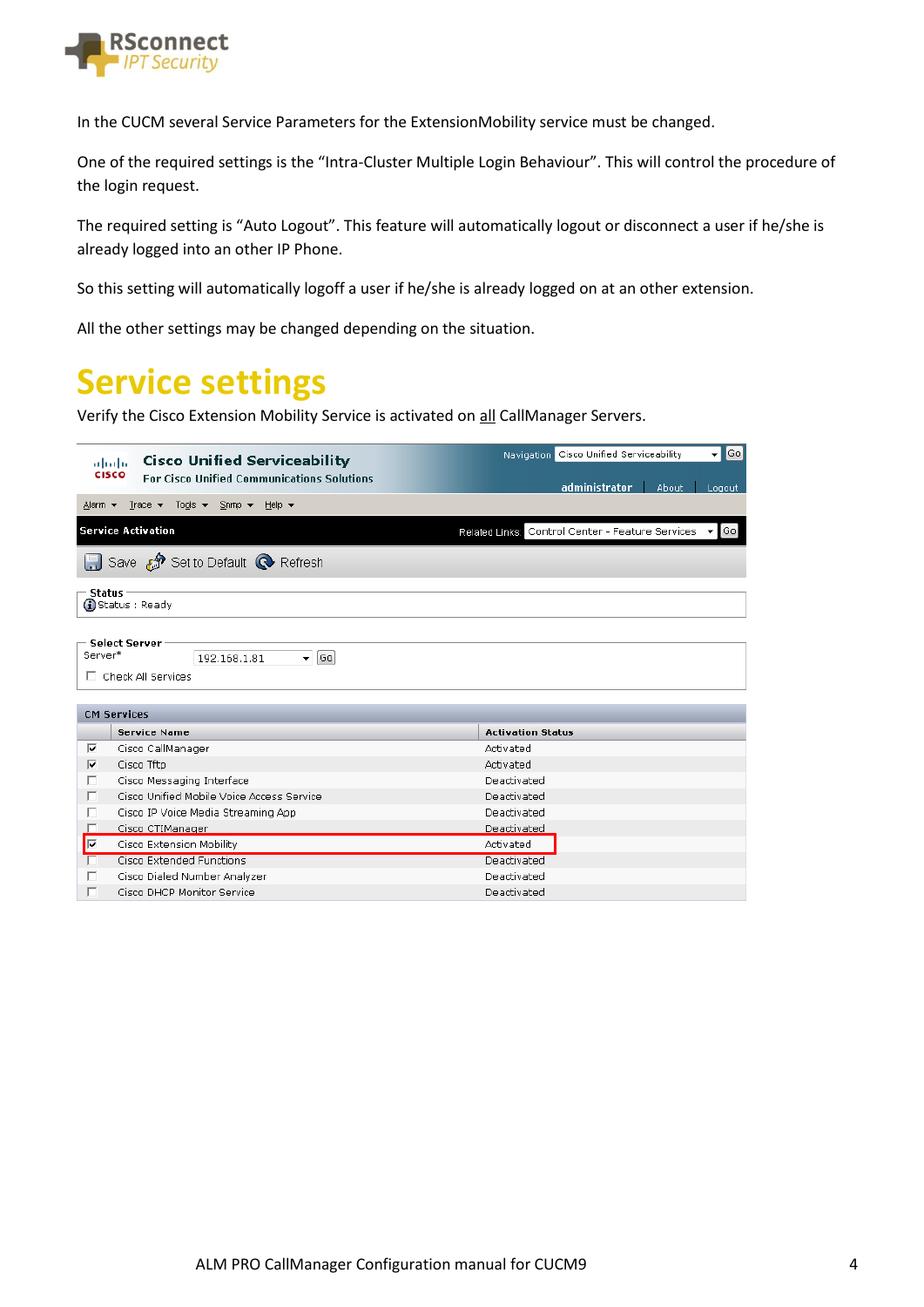

#### Verify the Cisco Extension Mobility Service is running on all CallManager Servers.

| <b>CM Services</b> |                                           |             |                          |                         |                 |
|--------------------|-------------------------------------------|-------------|--------------------------|-------------------------|-----------------|
|                    | <b>Service Name</b>                       | Status:     | <b>Activation Status</b> | <b>Start Time</b>       | <b>Up Time</b>  |
|                    | Cisco CallManager                         | Started     | Activated                | Wed Jul 3 14:13:06 2013 | 0 days 02:49:19 |
|                    | Cisco Messaging Interface                 | Not Running | Deactivated              |                         |                 |
|                    | Cisco Unified Mobile Voice Access Service | Not Running | Deactivated              |                         |                 |
|                    | Cisco IP Voice Media Streaming App        | Not Running | Deactivated              |                         |                 |
|                    | Cisco CTIManager                          | Not Running | heartivated              |                         |                 |
|                    | Cisco Extension Mobility                  | Started     | Activated                | Wed Jul 3 14:22:57 2013 | 0 days 02:39:28 |
|                    | <b>CISCO DHCP Monitor Service</b>         | Not Running | Deactivated              |                         |                 |
| $\cup$             | Cisco Intercluster Lookup Service         | Not Running | Deactivated              |                         |                 |
| ( )                | Cisco Location Bandwidth Manager          | Not Running | Deactivated              |                         |                 |
| $\left( \right)$   | Cisco Dialed Number Analyzer Server       | Not Running | Deactivated              |                         |                 |
| ( )                | Cisco Dialed Number Analyzer              | Not Running | Deactivated              |                         |                 |
|                    | Cisco Tftp                                | Started     | Activated                | Wed Jul 3 14:13:09 2013 | 0 days 02:49:16 |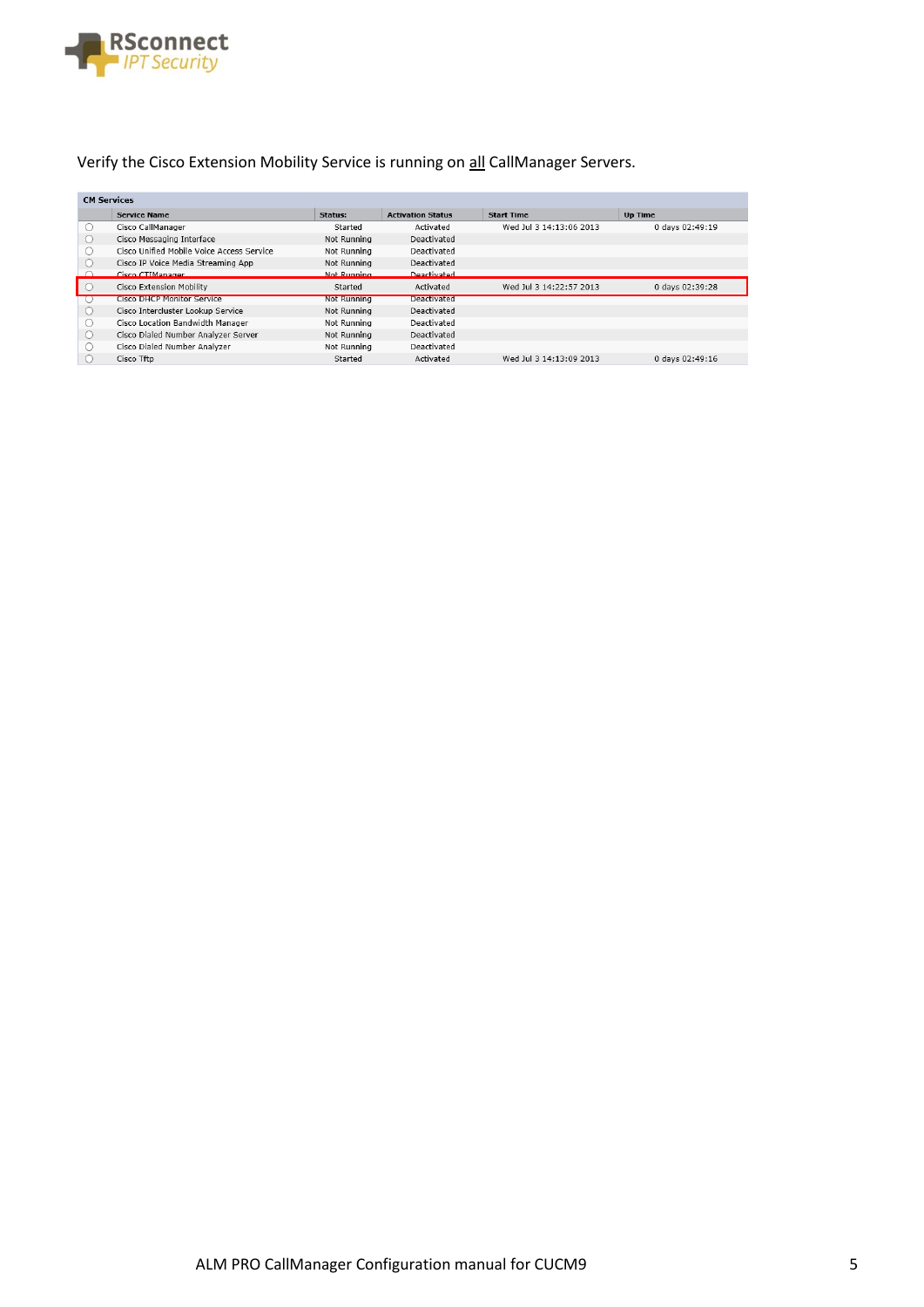

#### **Device settings**

The following settings are a required field on every phone or device:

- 1) **Description**: Administrative field to identify each phone in the system
- 2) **Enable Extension Mobility Feature**: to activate the possibility to logon to this specific phone
- 3) **PC Voice VLAN Access:** is a required field and must always be enabled. This field enables the ALM to detect the phone.
- 4) **Web Access Enabled**: is a required field and must always be enabled.
- 5) Optional the Extension Mobility (XML) service can be activated on the phone, when the ALM application does not start or does not exists on the PC a user can always login manually on the phone.

| ahaha<br><b>CISCO</b>        | <b>Cisco Unified CM Administration</b><br><b>For Cisco Unified Communications Solutions</b>                                |                                                                          | administrator                                                                       | Navigation Cisco Unified CM Administration V<br>Search Documentation   About   Logo |  |  |  |  |  |  |  |  |  |
|------------------------------|----------------------------------------------------------------------------------------------------------------------------|--------------------------------------------------------------------------|-------------------------------------------------------------------------------------|-------------------------------------------------------------------------------------|--|--|--|--|--|--|--|--|--|
| System $\blacktriangleright$ | Call Routing ▼ Media Resources ▼ Advanced Features ▼ Device ▼ Application ▼ User Management ▼ Bulk Administration ▼ Help ▼ |                                                                          |                                                                                     |                                                                                     |  |  |  |  |  |  |  |  |  |
|                              | <b>Phone Configuration</b>                                                                                                 |                                                                          | Related Links: Back To Find/List                                                    | $\vee$ $\parallel$ G                                                                |  |  |  |  |  |  |  |  |  |
| H                            | Save Selete C Copy C Reset 2 Apply Config C Add New                                                                        |                                                                          |                                                                                     |                                                                                     |  |  |  |  |  |  |  |  |  |
|                              | - Status<br>$(i)$ Status: Ready                                                                                            |                                                                          |                                                                                     |                                                                                     |  |  |  |  |  |  |  |  |  |
|                              | – Association Information                                                                                                  | Phone Type-                                                              |                                                                                     |                                                                                     |  |  |  |  |  |  |  |  |  |
|                              | Modify Button Items                                                                                                        | <b>Product Type:</b><br><b>Cisco 9971</b><br><b>Device Protocol: SIP</b> |                                                                                     |                                                                                     |  |  |  |  |  |  |  |  |  |
| $1\,$                        | $\frac{1778}{278}$ Line [1] - 2001 (no partition)                                                                          |                                                                          |                                                                                     |                                                                                     |  |  |  |  |  |  |  |  |  |
| $\overline{\mathbf{2}}$      | $\frac{1773}{279}$ Line [2] - Add a new DN                                                                                 | -Device Information                                                      |                                                                                     |                                                                                     |  |  |  |  |  |  |  |  |  |
| 3                            | Add a new SD                                                                                                               | Registration<br>IP Address                                               | Registered with Cisco Unified Communications Manager 192.168.1.228<br>192.168.1.101 |                                                                                     |  |  |  |  |  |  |  |  |  |
| 4                            | Add a new SD                                                                                                               | Active Load ID                                                           | sip9971.9-3-1-33                                                                    |                                                                                     |  |  |  |  |  |  |  |  |  |
|                              | Add a new SD                                                                                                               | Inactive Load ID                                                         | sip9971.9-2-1                                                                       |                                                                                     |  |  |  |  |  |  |  |  |  |
| 5                            |                                                                                                                            | <b>Download Status</b>                                                   | Unknown                                                                             |                                                                                     |  |  |  |  |  |  |  |  |  |
| 6                            | Add a new SD                                                                                                               | Device is Active                                                         |                                                                                     |                                                                                     |  |  |  |  |  |  |  |  |  |
|                              | ---------- Unassigned Associated Items ----------                                                                          | Device is trusted                                                        |                                                                                     |                                                                                     |  |  |  |  |  |  |  |  |  |
| $\overline{7}$               | Add a new SD                                                                                                               | MAC Address <sup>*</sup>                                                 | D0574CF71C90                                                                        |                                                                                     |  |  |  |  |  |  |  |  |  |
| 8                            | All Calls                                                                                                                  | Description                                                              | SEPD0574CF71C90                                                                     |                                                                                     |  |  |  |  |  |  |  |  |  |
| 9                            | <b>MARK</b> And a new BLF Directed Call Park                                                                               | Device Pool*                                                             | Default                                                                             | <b>V</b> View Details                                                               |  |  |  |  |  |  |  |  |  |
| 10                           | Call Park                                                                                                                  | Common Device Configuration                                              | $<$ None $>$                                                                        | V View Details                                                                      |  |  |  |  |  |  |  |  |  |
| 11                           | Call Pickup                                                                                                                | Phone Button Template*                                                   | Standard 9971 SIP                                                                   | $\checkmark$                                                                        |  |  |  |  |  |  |  |  |  |
| 12                           | CallBack                                                                                                                   | Common Phone Profile*                                                    | Standard Common Phone Profile                                                       | $\checkmark$                                                                        |  |  |  |  |  |  |  |  |  |
| 13                           | Group Call Pickup                                                                                                          | Calling Search Space                                                     | $<$ None $>$                                                                        | $\checkmark$                                                                        |  |  |  |  |  |  |  |  |  |
| 14                           | Hunt Group Logout                                                                                                          | AAR Calling Search Space                                                 | $<$ None $>$                                                                        | $\checkmark$                                                                        |  |  |  |  |  |  |  |  |  |
| 15                           | $\frac{1}{2}$ Intercom [1] - Add a new Intercom                                                                            | Media Resource Group List                                                | $<$ None $>$                                                                        | ◡                                                                                   |  |  |  |  |  |  |  |  |  |

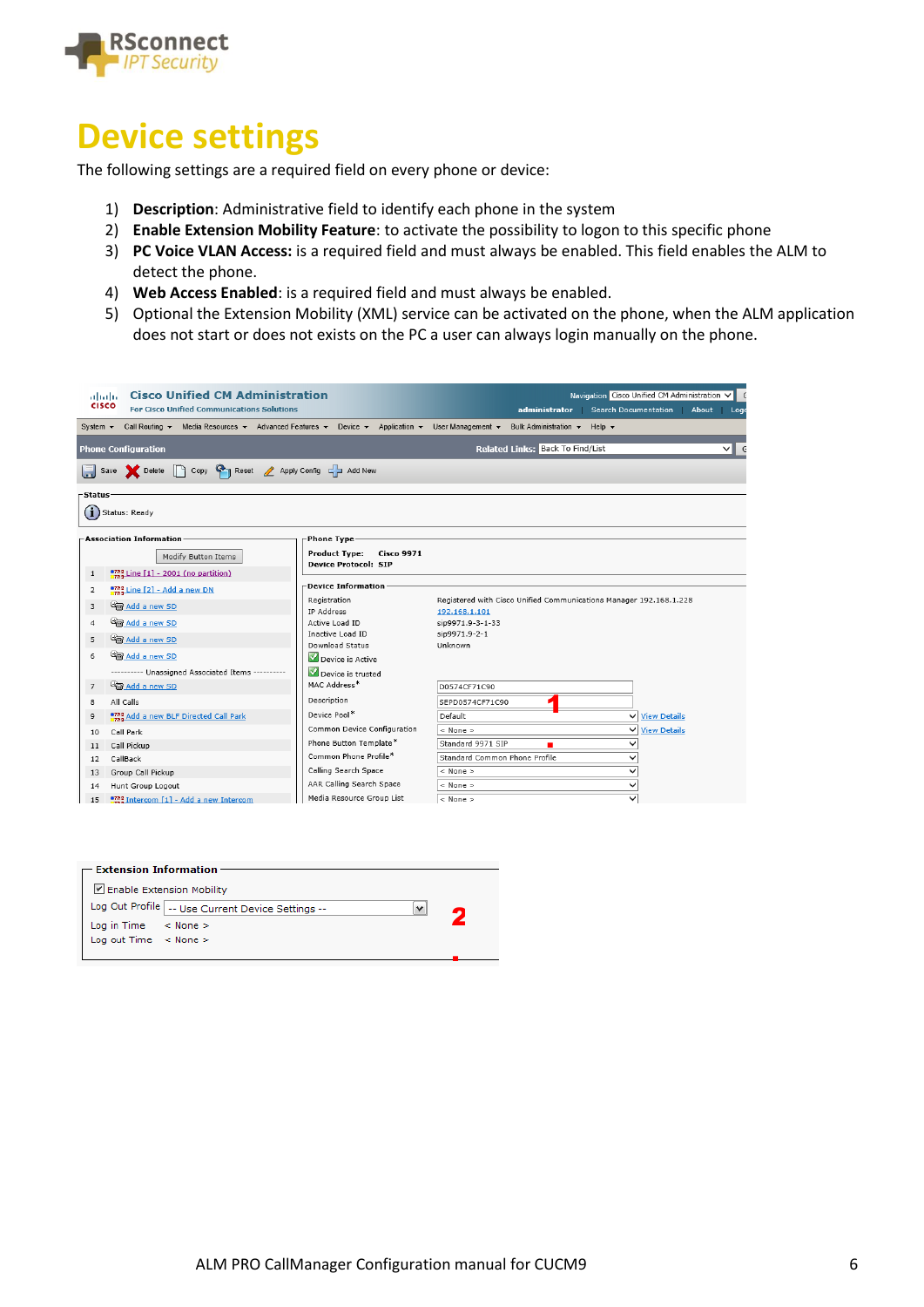

| $\Gamma$ Product Specific Configuration Layout – |                                                              |                                 |
|--------------------------------------------------|--------------------------------------------------------------|---------------------------------|
| ?                                                | Param                                                        | <b>Override Common Settings</b> |
| Disable Speakerphone                             |                                                              |                                 |
| □ Disable Speakerphone and Headset               |                                                              |                                 |
| PC Port *                                        | Enabled<br>$\checkmark$                                      |                                 |
| Back USB Port*                                   | Enabled<br>$\checkmark$                                      | □                               |
| Side USB Port*                                   | Enabled<br>$\checkmark$                                      | □                               |
| Cisco Camera*                                    | Disabled<br>$\checkmark$                                     | □                               |
| Video Capabilities*                              | Disabled<br>◡                                                | $\Box$                          |
| Enable/Disable USB Classes                       | Mass Storage<br>Human Interface Device<br><b>Audio Class</b> | П                               |
| $SDIO$ <sup>*</sup>                              | Disabled                                                     | □                               |
| Bluetooth <sup>*</sup>                           | Enabled<br>$\checkmark$                                      | $\Box$                          |
| Wifi *                                           | Enabled<br>$\checkmark$                                      |                                 |
| Bluetooth Profiles*                              | <b>Handsfree</b>                                             |                                 |
|                                                  | Human Interface Device                                       |                                 |
| Settings Access*                                 | Enabled<br>$\checkmark$                                      | П                               |
| Gratuitous ARP*                                  | Disabled<br>◡                                                |                                 |
| PC Voice VLAN Access*                            | Enabled                                                      |                                 |
| Web Access*                                      | Enabled                                                      | $\overline{\mathbf{v}}$         |
| Show All Calls on Primary Line*                  | Disabled                                                     |                                 |
| Days Display Not Active                          | Sunday<br>∧                                                  |                                 |
|                                                  | Monday<br>◡<br>Tuesday                                       |                                 |
| Display On Time                                  | 07:30                                                        |                                 |

| <b>Subscribed Cisco IP Phone Services for SEP001A2F8DFA32</b>          |                           |  |  |  |  |  |  |  |
|------------------------------------------------------------------------|---------------------------|--|--|--|--|--|--|--|
| $\int$ Save $\partial$ Help                                            |                           |  |  |  |  |  |  |  |
| <b>Status</b>                                                          |                           |  |  |  |  |  |  |  |
| Add successful                                                         |                           |  |  |  |  |  |  |  |
| Service Subscription: Extension Mobility<br><b>Service Information</b> |                           |  |  |  |  |  |  |  |
| Service Name*                                                          | <b>Extension Mobility</b> |  |  |  |  |  |  |  |
| <b>ASCII Service Name*</b>                                             | <b>Extension Mobility</b> |  |  |  |  |  |  |  |
| <b>Subscribed Services</b>                                             |                           |  |  |  |  |  |  |  |
| Subscribe a New Service                                                |                           |  |  |  |  |  |  |  |
| Extension Mobility                                                     |                           |  |  |  |  |  |  |  |
| Unsubscribe<br>Delete                                                  |                           |  |  |  |  |  |  |  |
|                                                                        |                           |  |  |  |  |  |  |  |
| *- indicates required item.                                            |                           |  |  |  |  |  |  |  |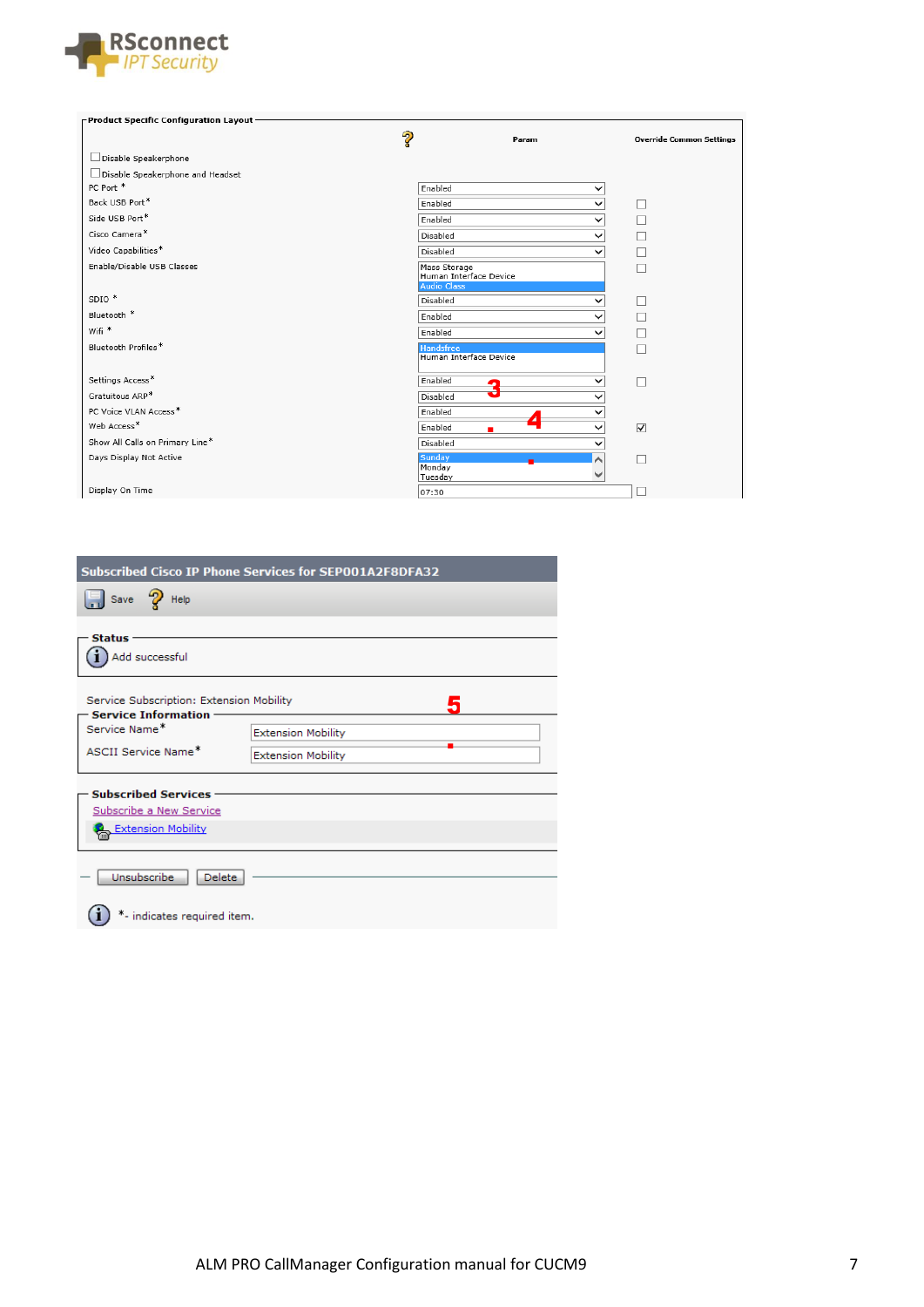

# **Line settings**

Every phone requires a line to place and accept calls. This is not a required field for the ALM to function correctly.

| ahaha                                                  |                     | <b>Cisco Unified CM Administration</b>                                                                                                                                     |             |             |                                                                                                |                |                       |             | Navigation Cisco Unified CM Administration V           |  | <b>Go</b>           |
|--------------------------------------------------------|---------------------|----------------------------------------------------------------------------------------------------------------------------------------------------------------------------|-------------|-------------|------------------------------------------------------------------------------------------------|----------------|-----------------------|-------------|--------------------------------------------------------|--|---------------------|
| <b>CISCO</b>                                           |                     | <b>For Cisco Unified Communications Solutions</b>                                                                                                                          |             |             |                                                                                                |                |                       |             | ccmadministrator About                                 |  | Logout              |
| System $\blacktriangledown$                            |                     | Call Routing v Media Resources v Voice Mail v Device v                                                                                                                     |             |             | Application v User Management v                                                                |                | Bulk Administration - | Help $\sim$ |                                                        |  |                     |
| <b>Directory Number Configuration</b>                  |                     |                                                                                                                                                                            |             |             |                                                                                                |                |                       |             | Related Links: Configure Device (SEP001A2F8DFA32) v    |  | Go                  |
| Save                                                   |                     |                                                                                                                                                                            |             |             |                                                                                                |                |                       |             |                                                        |  |                     |
|                                                        |                     |                                                                                                                                                                            |             |             |                                                                                                |                |                       |             |                                                        |  | ٨                   |
| - Status<br>G.<br><b>Status: Ready</b>                 |                     |                                                                                                                                                                            |             |             |                                                                                                |                |                       |             |                                                        |  |                     |
| - Directory Number Information                         |                     |                                                                                                                                                                            |             |             |                                                                                                |                |                       |             |                                                        |  |                     |
| Directory Number*                                      | 10110               |                                                                                                                                                                            |             |             |                                                                                                |                |                       |             |                                                        |  |                     |
| <b>Route Partition</b>                                 | $<$ None $>$        |                                                                                                                                                                            | $\check{~}$ |             |                                                                                                |                |                       |             |                                                        |  |                     |
| Description                                            | phone not logged in |                                                                                                                                                                            |             |             |                                                                                                |                |                       |             |                                                        |  |                     |
| <b>Alerting Name</b>                                   |                     |                                                                                                                                                                            |             |             |                                                                                                |                |                       |             |                                                        |  |                     |
| <b>ASCII Alerting Name</b>                             |                     |                                                                                                                                                                            |             |             |                                                                                                |                |                       |             |                                                        |  |                     |
| $\vee$ Active                                          |                     |                                                                                                                                                                            |             |             |                                                                                                |                |                       |             |                                                        |  |                     |
|                                                        |                     |                                                                                                                                                                            |             |             |                                                                                                |                |                       |             |                                                        |  |                     |
| - Directory Number Settings<br>Voice Mail Profile      |                     |                                                                                                                                                                            |             |             |                                                                                                |                |                       |             |                                                        |  |                     |
| Calling Search Space                                   |                     | $<$ None $>$<br>< None >                                                                                                                                                   |             | $\check{ }$ | v (Choose <none> to use system default)</none>                                                 |                |                       |             |                                                        |  |                     |
| Presence Group <sup>*</sup>                            |                     |                                                                                                                                                                            |             | $\check{ }$ |                                                                                                |                |                       |             |                                                        |  |                     |
| User Hold MOH Audio Source                             |                     | Standard Presence group                                                                                                                                                    |             | ٧           |                                                                                                |                |                       |             |                                                        |  |                     |
| Network Hold MOH Audio Source                          |                     | < None >                                                                                                                                                                   |             |             |                                                                                                |                |                       |             |                                                        |  |                     |
| Auto Answer <sup>**</sup>                              |                     | $\leq$ None $\geq$<br>Auto Answer Off                                                                                                                                      |             | ٧<br>v      |                                                                                                |                |                       |             |                                                        |  |                     |
|                                                        |                     |                                                                                                                                                                            |             |             |                                                                                                |                |                       |             |                                                        |  |                     |
|                                                        |                     |                                                                                                                                                                            |             |             |                                                                                                |                |                       |             |                                                        |  |                     |
| ahaha<br><b>CISCO</b>                                  |                     | <b>Cisco Unified CM Administration</b>                                                                                                                                     |             |             |                                                                                                |                |                       |             | Navigation Cisco Unified CM Administration v Go        |  |                     |
|                                                        |                     | <b>For Cisco Unified Communications Solutions</b><br>System v Call Routing v Media Resources v Voice Mail v Device v Application v User Management v Bulk Administration v |             |             |                                                                                                | $He$ lo $\sim$ |                       |             | ccmadministrator About Logout                          |  |                     |
|                                                        |                     |                                                                                                                                                                            |             |             |                                                                                                |                |                       |             |                                                        |  |                     |
| <b>Directory Number Configuration</b>                  |                     |                                                                                                                                                                            |             |             |                                                                                                |                |                       |             | Related Links: Configure Device (SEP001A2F8DFA32) v Go |  |                     |
| Save                                                   |                     |                                                                                                                                                                            |             |             |                                                                                                |                |                       |             |                                                        |  |                     |
| Line 1 on Device SEP001A2F8DFA32                       |                     |                                                                                                                                                                            |             |             |                                                                                                |                |                       |             |                                                        |  | $\hat{\phantom{a}}$ |
| Display (Internal Caller ID)                           |                     |                                                                                                                                                                            |             |             | Display text for a line appearance is intended for displaying text such as a name instead of a |                |                       |             |                                                        |  |                     |
|                                                        |                     | directory number for internal calls. If you specify a number, the person receiving a call may not see the proper identity of the caller.                                   |             |             |                                                                                                |                |                       |             |                                                        |  |                     |
| <b>ASCII Display (Internal</b><br>Caller ID)           |                     |                                                                                                                                                                            |             |             |                                                                                                |                |                       |             |                                                        |  |                     |
| Line Text Label                                        |                     | Please log on                                                                                                                                                              |             |             |                                                                                                |                |                       |             |                                                        |  |                     |
| <b>ASCII Line Text Label</b>                           |                     | Please log on                                                                                                                                                              |             |             |                                                                                                |                |                       |             |                                                        |  |                     |
| <b>External Phone Number</b><br>Mask                   |                     |                                                                                                                                                                            |             |             |                                                                                                |                |                       |             |                                                        |  |                     |
| Visual Message Waiting<br>Indicator Policy*            |                     | <b>Use System Policy</b>                                                                                                                                                   | $\check{ }$ |             |                                                                                                |                |                       |             |                                                        |  |                     |
| Ring Setting (Phone Idle)*                             |                     | Use System Default                                                                                                                                                         | $\check{ }$ |             |                                                                                                |                |                       |             |                                                        |  |                     |
| Ring Setting (Phone Active)                            |                     | <b>Use System Default</b>                                                                                                                                                  |             |             | M Applies to this line when any line on the phone has a call in progress.                      |                |                       |             |                                                        |  |                     |
| Call Pickup Group Audio                                |                     | <b>Use System Default</b>                                                                                                                                                  | $\check{ }$ |             |                                                                                                |                |                       |             |                                                        |  |                     |
| Alert Setting(Phone Idle)                              |                     |                                                                                                                                                                            |             |             |                                                                                                |                |                       |             |                                                        |  |                     |
| Call Pickup Group Audio<br>Alert Setting(Phone Active) |                     | Use System Default                                                                                                                                                         | $\check{ }$ |             |                                                                                                |                |                       |             |                                                        |  |                     |
| Monitoring Calling Search<br>Space                     |                     | < None >                                                                                                                                                                   | $\check{~}$ |             |                                                                                                |                |                       |             |                                                        |  |                     |

The "Line Text Label" field is the text which is displayed on the phone to identify a phone or a user. Because the phone in this example is only an internal phone and can only be used in combination with ExtensionMobility and ALM.

Using an internal Partition and CallingSearchSpaces the phone can be restricted to only dial internal numbers. This will prevent unauthorized usage of the phone if no user has logged on. This way the costs can be reduced.

#### **Device profile**

A User Device Profile is the profile which will be loaded on the phone when a user logs in using ALM. The settings which were previously configured on the phone will not be available anymore.

• Optional the Extension Mobility IP Phone service can be activated on the phone, when the ALM application does start on the PC a user can always login manually on the phone.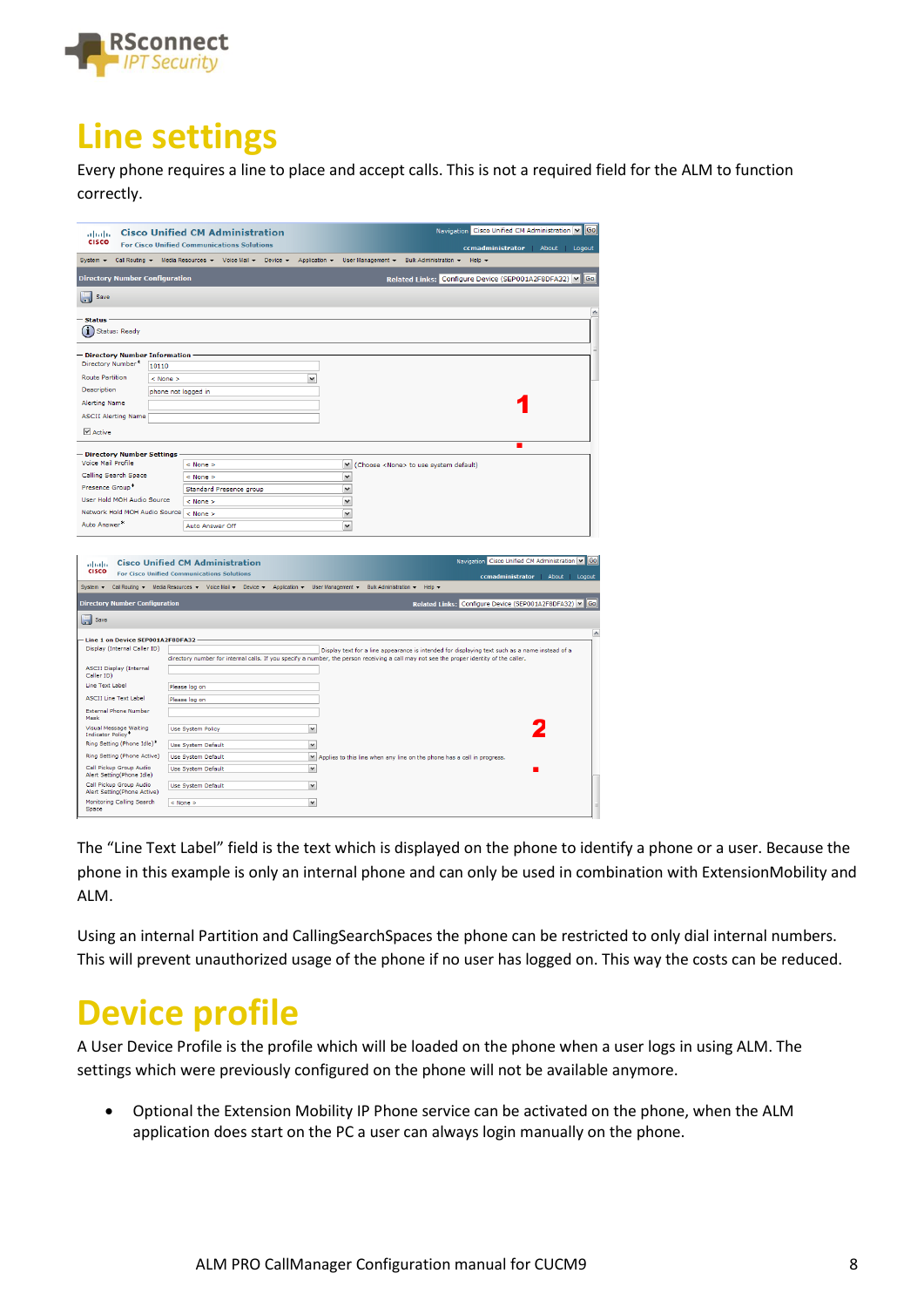

| abab.<br><b>CISCO</b>                                           | <b>Cisco Unified CM Administration</b><br><b>For Cisco Unified Communications Solutions</b>                                                                                                     |                                                                                                                                                                                                                                                  |                                                                                                                                         |                                         | Navigation Cisco Unified CM Administration v Go |                    |
|-----------------------------------------------------------------|-------------------------------------------------------------------------------------------------------------------------------------------------------------------------------------------------|--------------------------------------------------------------------------------------------------------------------------------------------------------------------------------------------------------------------------------------------------|-----------------------------------------------------------------------------------------------------------------------------------------|-----------------------------------------|-------------------------------------------------|--------------------|
| System $-$                                                      | Call Routing - Media Resources - Voice Mail - Device - Application - User Management - Bulk Administration - Help -                                                                             |                                                                                                                                                                                                                                                  |                                                                                                                                         |                                         | ccmadministrator About Logout                   |                    |
|                                                                 | <b>Device Profile Configuration</b>                                                                                                                                                             |                                                                                                                                                                                                                                                  |                                                                                                                                         | <b>Related Links: Back To Find/List</b> |                                                 | $\triangledown$ Go |
|                                                                 | Save & Delete Copy & Add New                                                                                                                                                                    |                                                                                                                                                                                                                                                  |                                                                                                                                         |                                         |                                                 |                    |
| - Status -                                                      | $(i)$ Status: Ready                                                                                                                                                                             |                                                                                                                                                                                                                                                  |                                                                                                                                         |                                         |                                                 |                    |
|                                                                 |                                                                                                                                                                                                 |                                                                                                                                                                                                                                                  |                                                                                                                                         |                                         |                                                 |                    |
| $\mathbf{1}$<br>$\overline{2}$<br>3<br>$\overline{a}$<br>5<br>6 | - Association Info<br><b>Modify Button Items</b><br>etas Line [1] - 4312 (no partition)<br>erns Line [2] - Add a new DN<br>Add a new SD<br>Go Add a new SD<br>Add a new SD<br>Gong Add a new SD | <b>User Device Profile Information</b><br><b>Product Type:</b><br><b>Device Protocol:</b><br>Device Profile Name <sup>*</sup><br>Description<br>User Hold MOH Audio Source < None ><br>User Locale<br>Phone Button Template*<br>Softkey Template | Cisco 7960<br><b>SCCP</b><br>Device Profile - ALM user1<br>Device Profile - ALM user1<br>$<$ None $>$<br>Standard 7960 SCCP<br>< None > | $\checkmark$<br>v<br>v<br>v             |                                                 |                    |
| $\overline{7}$<br>8<br>9                                        | ---------- Unassigned Associated Items ----------<br>Add a new SD<br>Add a new SURL<br>Add a new BLF SD                                                                                         | Privacy <sup>®</sup><br>Join Across Lines<br>Ignore Presentation Indicators (internal calls only)<br>Do Not Disturb<br><b>DND Incoming Call Alert</b>                                                                                            | Default<br>Default<br>$<$ None $>$                                                                                                      | v<br>$\checkmark$<br>$\checkmark$       |                                                 |                    |
| 10<br>11<br>12                                                  | ams Add a new BLF Directed Call Park<br>Privacy<br>None                                                                                                                                         | <b>Expansion Module Information</b><br>Module1 $\leq$ None ><br>Module2 $\frac{1}{5}$ None >                                                                                                                                                     | $\checkmark$<br>$\checkmark$                                                                                                            |                                         |                                                 |                    |

#### **Device profile directory number settings**

The Directory Number Configuration will be loaded on the specific phone when a user logs on.

| abab.<br><b>CISCO</b>     |                                  | <b>Cisco Unified CM Administration</b>                                                 |  |              |                                                   |                       |         | Navigation Cisco Unified CM Administration V G |                 |
|---------------------------|----------------------------------|----------------------------------------------------------------------------------------|--|--------------|---------------------------------------------------|-----------------------|---------|------------------------------------------------|-----------------|
|                           |                                  | <b>For Cisco Unified Communications Solutions</b>                                      |  |              |                                                   |                       |         | ccmadministrator                               | About<br>Logout |
| System $\sim$             |                                  | Call Routing v Media Resources v Voice Mail v Device v Application v User Management v |  |              |                                                   | Bulk Administration - | $Heb -$ |                                                |                 |
|                           |                                  | <b>Directory Number Configuration</b>                                                  |  |              |                                                   |                       |         | Related Links: Configure Device (user1) v Go   |                 |
|                           |                                  | Save Celete Careset Ca Add New                                                         |  |              |                                                   |                       |         |                                                |                 |
| - Status                  |                                  |                                                                                        |  |              |                                                   |                       |         |                                                |                 |
| $(i)$ Status: Ready       |                                  |                                                                                        |  |              |                                                   |                       |         |                                                |                 |
|                           |                                  | - Directory Number Information                                                         |  |              |                                                   |                       |         |                                                |                 |
| Directory Number*         |                                  | 4312                                                                                   |  |              |                                                   |                       |         |                                                |                 |
| <b>Route Partition</b>    |                                  | $<$ None $>$                                                                           |  | $\checkmark$ |                                                   |                       |         |                                                |                 |
| Description               |                                  | Device Profile - user1                                                                 |  |              |                                                   |                       |         |                                                |                 |
| <b>Alerting Name</b>      |                                  | user1                                                                                  |  |              |                                                   |                       |         |                                                |                 |
|                           | <b>ASCII Alerting Name</b> user1 |                                                                                        |  |              |                                                   |                       |         |                                                |                 |
|                           |                                  | Allow Control of Device from CTI                                                       |  |              |                                                   |                       |         |                                                |                 |
| <b>Associated Devices</b> |                                  | user1                                                                                  |  |              |                                                   |                       |         |                                                |                 |
|                           |                                  |                                                                                        |  |              | <b>Edit Device</b><br><b>Edit Line Appearance</b> |                       |         |                                                |                 |
|                           |                                  |                                                                                        |  |              |                                                   |                       |         |                                                |                 |
|                           |                                  | ッヘ                                                                                     |  |              |                                                   |                       |         |                                                |                 |
| <b>Dissociate Devices</b> |                                  |                                                                                        |  |              |                                                   |                       |         |                                                |                 |
|                           |                                  |                                                                                        |  |              |                                                   |                       |         |                                                |                 |
|                           |                                  |                                                                                        |  |              |                                                   |                       |         |                                                |                 |

All basic user settings can be configured in the field above. So a DN, Partition and CallingSearchSpace, also the forwards to voicemail or another internal or external destination can be configured on the phone.

| abab.                                                                             |                                                        | <b>Cisco Unified CM Administration</b>            |                             |              |                                       |                       |                       | Navigation Cisco Unified CM Administration v Go                                                                                                                                                                                            |        |
|-----------------------------------------------------------------------------------|--------------------------------------------------------|---------------------------------------------------|-----------------------------|--------------|---------------------------------------|-----------------------|-----------------------|--------------------------------------------------------------------------------------------------------------------------------------------------------------------------------------------------------------------------------------------|--------|
| <b>CISCO</b>                                                                      |                                                        | <b>Eor Cisco Unified Communications Solutions</b> |                             |              |                                       |                       |                       | ccmadministrator<br>About                                                                                                                                                                                                                  | Logout |
| System $\sim$                                                                     | Call Routing                                           | Media Resources - Voice Mail -                    | Application -<br>Device $-$ |              | User Management $\blacktriangleright$ | Bulk Administration - | $He$ lp $\rightarrow$ |                                                                                                                                                                                                                                            |        |
|                                                                                   | <b>Directory Number Configuration</b>                  |                                                   |                             |              |                                       |                       |                       | Related Links: Configure Device (user1) v Go                                                                                                                                                                                               |        |
|                                                                                   |                                                        | Save Chelete Changeset Ep Add New                 |                             |              |                                       |                       |                       |                                                                                                                                                                                                                                            |        |
|                                                                                   | Line 1 on Device user1                                 |                                                   |                             |              |                                       |                       |                       |                                                                                                                                                                                                                                            | $\sim$ |
|                                                                                   | Display (Internal Caller ID)                           | user1                                             |                             |              |                                       |                       |                       | Display text for a line appearance is intended for displaying text such as a name instead of a<br>directory number for internal calls. If you specify a number, the person receiving a call may not see the proper identity of the caller. |        |
| Caller ID)                                                                        | <b>ASCII Display (Internal</b>                         | user1                                             |                             |              |                                       |                       |                       |                                                                                                                                                                                                                                            |        |
| Line Text Label                                                                   |                                                        | user1                                             |                             |              |                                       |                       |                       |                                                                                                                                                                                                                                            |        |
|                                                                                   | <b>ASCII Line Text Label</b>                           | user1                                             |                             |              |                                       |                       |                       |                                                                                                                                                                                                                                            |        |
| Mask                                                                              | <b>External Phone Number</b>                           |                                                   |                             |              |                                       |                       |                       |                                                                                                                                                                                                                                            |        |
|                                                                                   | Visual Message Waiting<br><b>Indicator Policy*</b>     | <b>Use System Policy</b>                          |                             | $\checkmark$ |                                       |                       |                       |                                                                                                                                                                                                                                            |        |
|                                                                                   | Ring Setting (Phone Idle)*                             | <b>Use System Default</b>                         |                             | $\checkmark$ |                                       |                       |                       |                                                                                                                                                                                                                                            |        |
|                                                                                   | Ring Setting (Phone Active)                            | <b>Use System Default</b>                         |                             | $\checkmark$ |                                       |                       |                       | Applies to this line when any line on the phone has a call in progress.                                                                                                                                                                    |        |
| Call Pickup Group Audio<br><b>Use System Default</b><br>Alert Setting(Phone Idle) |                                                        |                                                   |                             |              | $\checkmark$                          |                       |                       |                                                                                                                                                                                                                                            |        |
|                                                                                   | Call Pickup Group Audio<br>Alert Setting(Phone Active) | <b>Use System Default</b>                         |                             | $\checkmark$ |                                       |                       |                       |                                                                                                                                                                                                                                            |        |
| Space                                                                             | Monitoring Calling Search                              | $<$ None $>$                                      |                             | $\checkmark$ |                                       |                       |                       |                                                                                                                                                                                                                                            |        |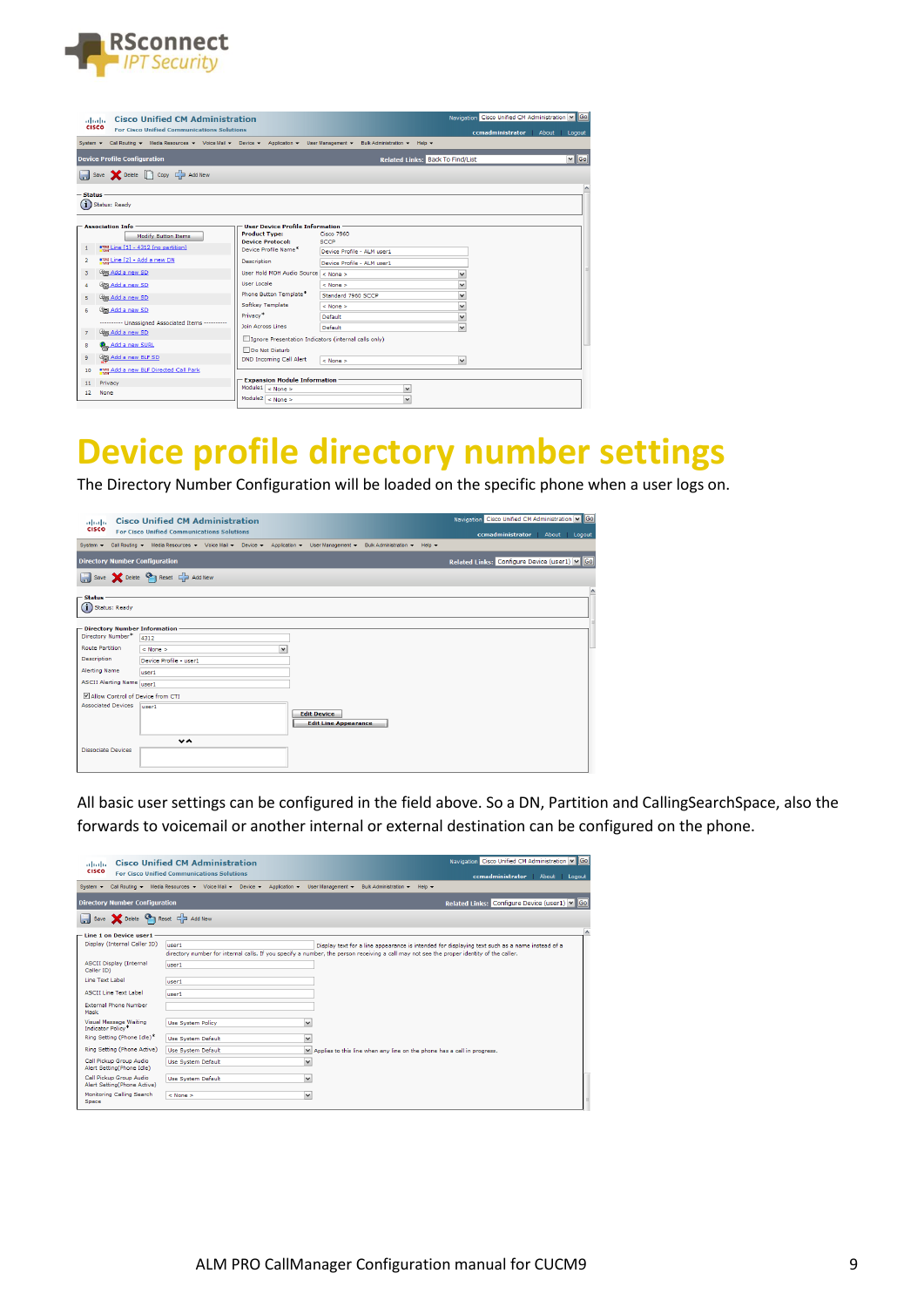

#### **Creating a user**

The UserID is a required field, this field is the username which is send to the CallManager when a user logs in.

The ALM application will send this username to the system so the user does not have to enter their username manually on the phone anymore using the keypad.

| ороро<br><b>CISCO</b>                               | <b>For Cisco Unified Communications Solutions</b>                                                           |                                                |  |  |
|-----------------------------------------------------|-------------------------------------------------------------------------------------------------------------|------------------------------------------------|--|--|
| System $\star$<br>Call Routing $\blacktriangledown$ | Media Resources $\blacktriangledown$ Advanced Features $\blacktriangledown$<br>Device $\blacktriangleright$ | Application $\blacktriangledown$<br>User Manag |  |  |
| <b>End User Configuration</b>                       |                                                                                                             |                                                |  |  |
| Save > Delete C Add New                             |                                                                                                             |                                                |  |  |
| - Status <sup>.</sup>                               |                                                                                                             |                                                |  |  |
| Status: Ready                                       |                                                                                                             |                                                |  |  |
| -User Information <sup>.</sup>                      |                                                                                                             |                                                |  |  |
| User Status                                         | Active Local User                                                                                           |                                                |  |  |
| User ID*                                            | user1                                                                                                       |                                                |  |  |
| Password                                            |                                                                                                             | <b>Edit Credential</b>                         |  |  |
| Confirm Password                                    |                                                                                                             |                                                |  |  |
| PIN                                                 |                                                                                                             | <b>Edit Credential</b>                         |  |  |
| Confirm PIN                                         |                                                                                                             |                                                |  |  |
| Last name*                                          | user1                                                                                                       |                                                |  |  |
| Middle name                                         |                                                                                                             |                                                |  |  |
| First name                                          |                                                                                                             |                                                |  |  |
| Directory URI                                       |                                                                                                             |                                                |  |  |
| Telephone Number                                    |                                                                                                             |                                                |  |  |
| Mail ID                                             |                                                                                                             |                                                |  |  |
| Manager User ID                                     |                                                                                                             |                                                |  |  |
| Department                                          |                                                                                                             |                                                |  |  |
| User Locale                                         | < None >                                                                                                    |                                                |  |  |
| Associated PC                                       |                                                                                                             |                                                |  |  |
| Digest Credentials                                  |                                                                                                             |                                                |  |  |
| Confirm Digest Credentials                          |                                                                                                             |                                                |  |  |

The previously created DeviceProfile has to be attached to a user so the system knows which profile has to be loaded on the phone based on the entered UserID.

Scroll down to the "Extension Mobility" field to attach the DeviceProfile.